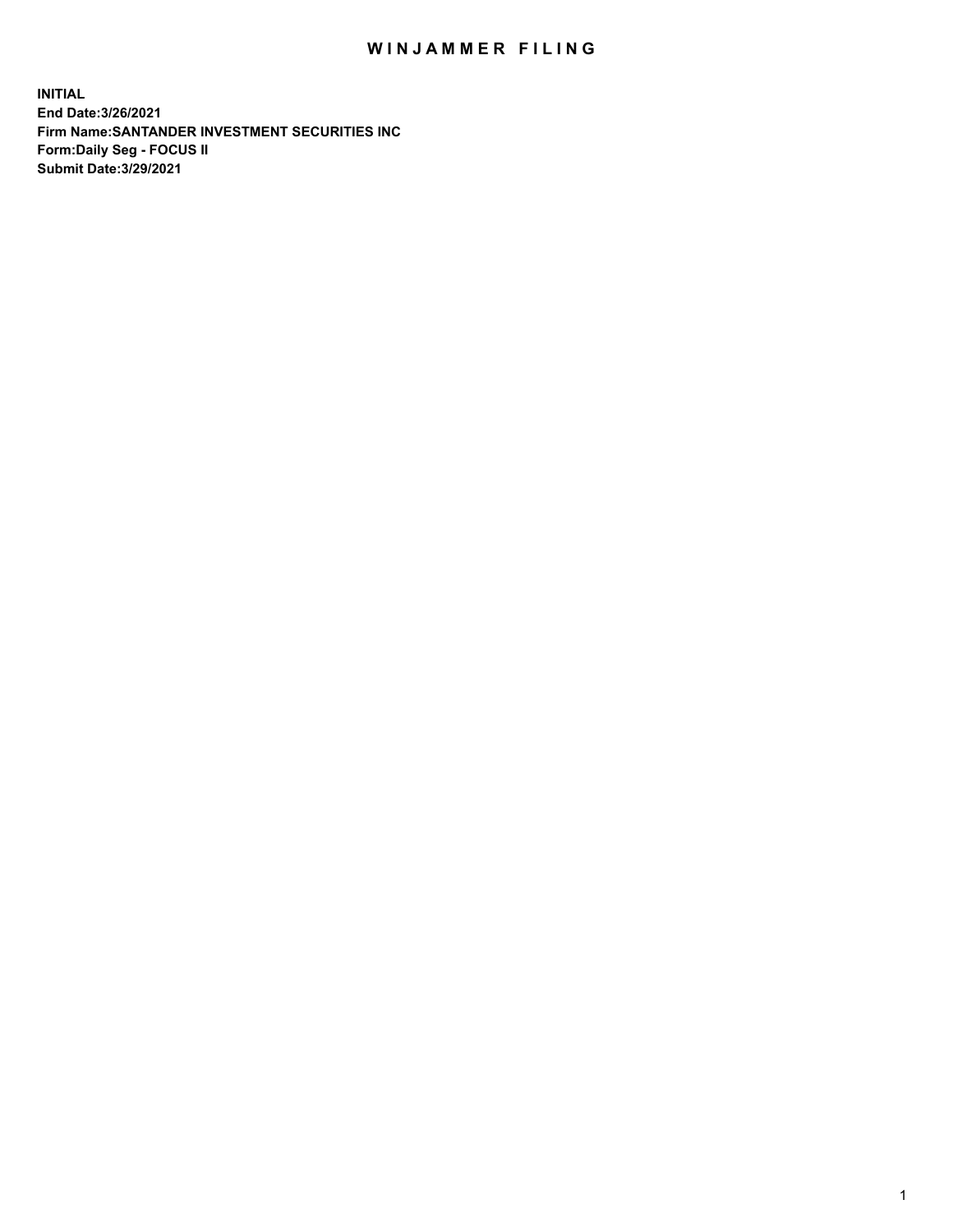**INITIAL End Date:3/26/2021 Firm Name:SANTANDER INVESTMENT SECURITIES INC Form:Daily Seg - FOCUS II Submit Date:3/29/2021 Daily Segregation - Cover Page**

| Name of Company<br><b>Contact Name</b>                                                                                                                                                                                                                                                                                         | <b>SANTANDER INVESTMENT</b><br><b>SECURITIES INC</b><br><b>Felix Munoz</b> |
|--------------------------------------------------------------------------------------------------------------------------------------------------------------------------------------------------------------------------------------------------------------------------------------------------------------------------------|----------------------------------------------------------------------------|
| <b>Contact Phone Number</b>                                                                                                                                                                                                                                                                                                    | (212) 407-4594                                                             |
| <b>Contact Email Address</b>                                                                                                                                                                                                                                                                                                   | felix.munoz@santander.us                                                   |
| FCM's Customer Segregated Funds Residual Interest Target (choose one):<br>a. Minimum dollar amount: ; or<br>b. Minimum percentage of customer segregated funds required:% ; or<br>c. Dollar amount range between: and; or<br>d. Percentage range of customer segregated funds required between:% and%.                         | <u>70,000,000</u><br><u>0</u><br>00<br>0 <sub>0</sub>                      |
| FCM's Customer Secured Amount Funds Residual Interest Target (choose one):<br>a. Minimum dollar amount: ; or<br>b. Minimum percentage of customer secured funds required:%; or<br>c. Dollar amount range between: and; or<br>d. Percentage range of customer secured funds required between:% and%.                            | $\frac{0}{0}$<br>0 <sub>0</sub><br>0 <sub>0</sub>                          |
| FCM's Cleared Swaps Customer Collateral Residual Interest Target (choose one):<br>a. Minimum dollar amount: ; or<br>b. Minimum percentage of cleared swaps customer collateral required:% ; or<br>c. Dollar amount range between: and; or<br>d. Percentage range of cleared swaps customer collateral required between:% and%. | $\frac{0}{0}$<br>0 <sub>0</sub><br>00                                      |

Attach supporting documents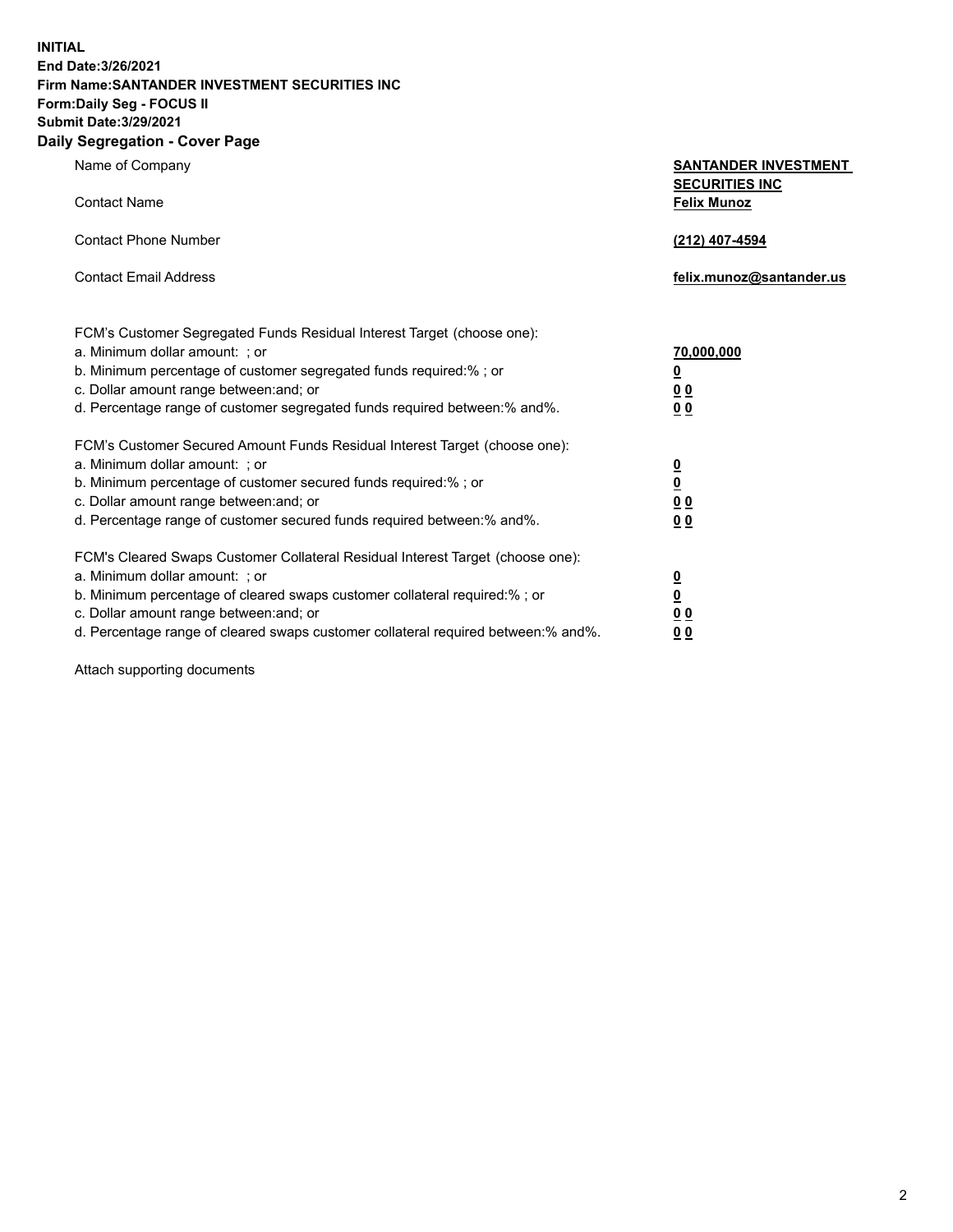**INITIAL End Date:3/26/2021 Firm Name:SANTANDER INVESTMENT SECURITIES INC Form:Daily Seg - FOCUS II Submit Date:3/29/2021 Daily Segregation - Secured Amounts**

|     | Foreign Futures and Foreign Options Secured Amounts                                         |                   |
|-----|---------------------------------------------------------------------------------------------|-------------------|
|     | Amount required to be set aside pursuant to law, rule or regulation of a foreign            | $0$ [7305]        |
|     | government or a rule of a self-regulatory organization authorized thereunder                |                   |
| 1.  | Net ledger balance - Foreign Futures and Foreign Option Trading - All Customers             |                   |
|     | A. Cash                                                                                     | $0$ [7315]        |
|     | B. Securities (at market)                                                                   | 0[7317]           |
| 2.  | Net unrealized profit (loss) in open futures contracts traded on a foreign board of trade   | $0$ [7325]        |
| 3.  | Exchange traded options                                                                     |                   |
|     | a. Market value of open option contracts purchased on a foreign board of trade              | $0$ [7335]        |
|     | b. Market value of open contracts granted (sold) on a foreign board of trade                | $0$ [7337]        |
| 4.  | Net equity (deficit) (add lines 1. 2. and 3.)                                               | $0$ [7345]        |
| 5.  | Account liquidating to a deficit and account with a debit balances - gross amount           | $0$ [7351]        |
|     | Less: amount offset by customer owned securities                                            | 0 [7352] 0 [7354] |
| 6.  | Amount required to be set aside as the secured amount - Net Liquidating Equity              | $0$ [7355]        |
|     | Method (add lines 4 and 5)                                                                  |                   |
| 7.  | Greater of amount required to be set aside pursuant to foreign jurisdiction (above) or line | $0$ [7360]        |
|     | 6.                                                                                          |                   |
|     | FUNDS DEPOSITED IN SEPARATE REGULATION 30.7 ACCOUNTS                                        |                   |
| 1.  | Cash in banks                                                                               |                   |
|     | A. Banks located in the United States                                                       | $0$ [7500]        |
|     | B. Other banks qualified under Regulation 30.7                                              | 0 [7520] 0 [7530] |
| 2.  | Securities                                                                                  |                   |
|     | A. In safekeeping with banks located in the United States                                   | $0$ [7540]        |
|     | B. In safekeeping with other banks qualified under Regulation 30.7                          | 0 [7560] 0 [7570] |
| 3.  | Equities with registered futures commission merchants                                       |                   |
|     | A. Cash                                                                                     | $0$ [7580]        |
|     | <b>B.</b> Securities                                                                        | $0$ [7590]        |
|     | C. Unrealized gain (loss) on open futures contracts                                         | $0$ [7600]        |
|     | D. Value of long option contracts                                                           | $0$ [7610]        |
|     | E. Value of short option contracts                                                          | 0 [7615] 0 [7620] |
| 4.  | Amounts held by clearing organizations of foreign boards of trade                           |                   |
|     | A. Cash                                                                                     | $0$ [7640]        |
|     | <b>B.</b> Securities                                                                        | $0$ [7650]        |
|     | C. Amount due to (from) clearing organization - daily variation                             | $0$ [7660]        |
|     | D. Value of long option contracts                                                           | $0$ [7670]        |
|     | E. Value of short option contracts                                                          | 0 [7675] 0 [7680] |
| 5.  | Amounts held by members of foreign boards of trade                                          |                   |
|     | A. Cash                                                                                     | $0$ [7700]        |
|     | <b>B.</b> Securities                                                                        | $0$ [7710]        |
|     | C. Unrealized gain (loss) on open futures contracts                                         | $0$ [7720]        |
|     | D. Value of long option contracts                                                           | $0$ [7730]        |
|     | E. Value of short option contracts                                                          | 0 [7735] 0 [7740] |
| 6.  | Amounts with other depositories designated by a foreign board of trade                      | $0$ [7760]        |
| 7.  | Segregated funds on hand                                                                    | $0$ [7765]        |
| 8.  | Total funds in separate section 30.7 accounts                                               | $0$ [7770]        |
| 9.  | Excess (deficiency) Set Aside for Secured Amount (subtract line 7 Secured Statement         | 0 [7380]          |
|     | Page 1 from Line 8)                                                                         |                   |
| 10. | Management Target Amount for Excess funds in separate section 30.7 accounts                 | $0$ [7780]        |
| 11. | Excess (deficiency) funds in separate 30.7 accounts over (under) Management Target          | $0$ [7785]        |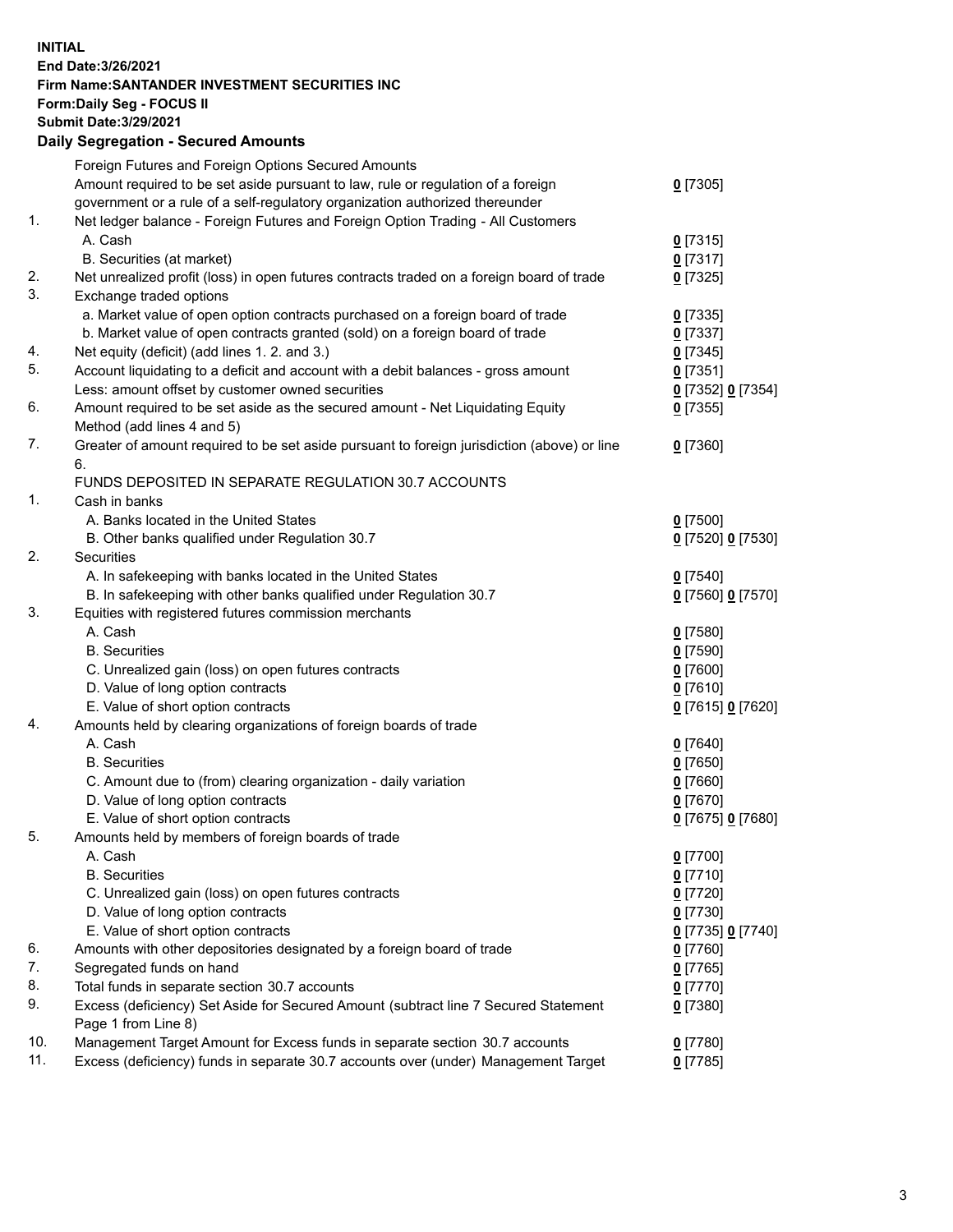|            | <b>INITIAL</b><br>End Date: 3/26/2021<br>Firm Name: SANTANDER INVESTMENT SECURITIES INC                                         |                                       |
|------------|---------------------------------------------------------------------------------------------------------------------------------|---------------------------------------|
|            | <b>Form:Daily Seg - FOCUS II</b>                                                                                                |                                       |
|            | <b>Submit Date: 3/29/2021</b>                                                                                                   |                                       |
|            | Daily Segregation - Segregation Statement                                                                                       |                                       |
|            | SEGREGATION REQUIREMENTS(Section 4d(2) of the CEAct)                                                                            |                                       |
| 1.         | Net ledger balance                                                                                                              |                                       |
|            | A. Cash                                                                                                                         | 2,001,163,598 [7010]                  |
|            | B. Securities (at market)                                                                                                       | $0$ [7020]                            |
| 2.         | Net unrealized profit (loss) in open futures contracts traded on a contract market                                              | 13,849,433 [7030]                     |
| 3.         | Exchange traded options                                                                                                         |                                       |
|            | A. Add market value of open option contracts purchased on a contract market                                                     | 36,805,373 [7032]                     |
|            | B. Deduct market value of open option contracts granted (sold) on a contract market                                             | $-18,456,831$ [7033]                  |
| 4.<br>5.   | Net equity (deficit) (add lines 1, 2 and 3)                                                                                     | 2,033,361,573 [7040]                  |
|            | Accounts liquidating to a deficit and accounts with<br>debit balances - gross amount                                            | $0$ [7045]                            |
|            | Less: amount offset by customer securities                                                                                      | 0 [7047] 0 [7050]                     |
| 6.         | Amount required to be segregated (add lines 4 and 5)                                                                            | 2,033,361,573 [7060]                  |
|            | FUNDS IN SEGREGATED ACCOUNTS                                                                                                    |                                       |
| 7.         | Deposited in segregated funds bank accounts                                                                                     |                                       |
|            | A. Cash                                                                                                                         | 279,866,328 [7070]                    |
|            | B. Securities representing investments of customers' funds (at market)                                                          | $0$ [7080]                            |
|            | C. Securities held for particular customers or option customers in lieu of cash (at                                             | $0$ [7090]                            |
|            | market)                                                                                                                         |                                       |
| 8.         | Margins on deposit with derivatives clearing organizations of contract markets                                                  |                                       |
|            | A. Cash                                                                                                                         | 1,671,967,523 [7100]                  |
|            | B. Securities representing investments of customers' funds (at market)                                                          | $0$ [7110]                            |
|            | C. Securities held for particular customers or option customers in lieu of cash (at                                             | $0$ [7120]                            |
|            | market)                                                                                                                         |                                       |
| 9.         | Net settlement from (to) derivatives clearing organizations of contract markets                                                 | 135,997,610 [7130]                    |
| 10.        | Exchange traded options                                                                                                         |                                       |
|            | A. Value of open long option contracts                                                                                          | 36,805,373 [7132]                     |
|            | B. Value of open short option contracts                                                                                         | $-18,456,831$ [7133]                  |
| 11.        | Net equities with other FCMs                                                                                                    |                                       |
|            | A. Net liquidating equity                                                                                                       | $0$ [7140]                            |
|            | B. Securities representing investments of customers' funds (at market)                                                          | $0$ [7160]                            |
|            | C. Securities held for particular customers or option customers in lieu of cash (at                                             | $0$ [7170]                            |
|            | market)                                                                                                                         |                                       |
| 12.<br>13. | Segregated funds on hand                                                                                                        | $0$ [7150]                            |
| 14.        | Total amount in segregation (add lines 7 through 12)<br>Excess (deficiency) funds in segregation (subtract line 6 from line 13) | 2,106,180,003 [7180]                  |
| 15.        | Management Target Amount for Excess funds in segregation                                                                        | 72,818,430 [7190]                     |
| 16.        | Excess (deficiency) funds in segregation over (under) Management Target Amount                                                  | 70,000,000 [7194]<br>2,818,430 [7198] |
|            | <b>Excess</b>                                                                                                                   |                                       |